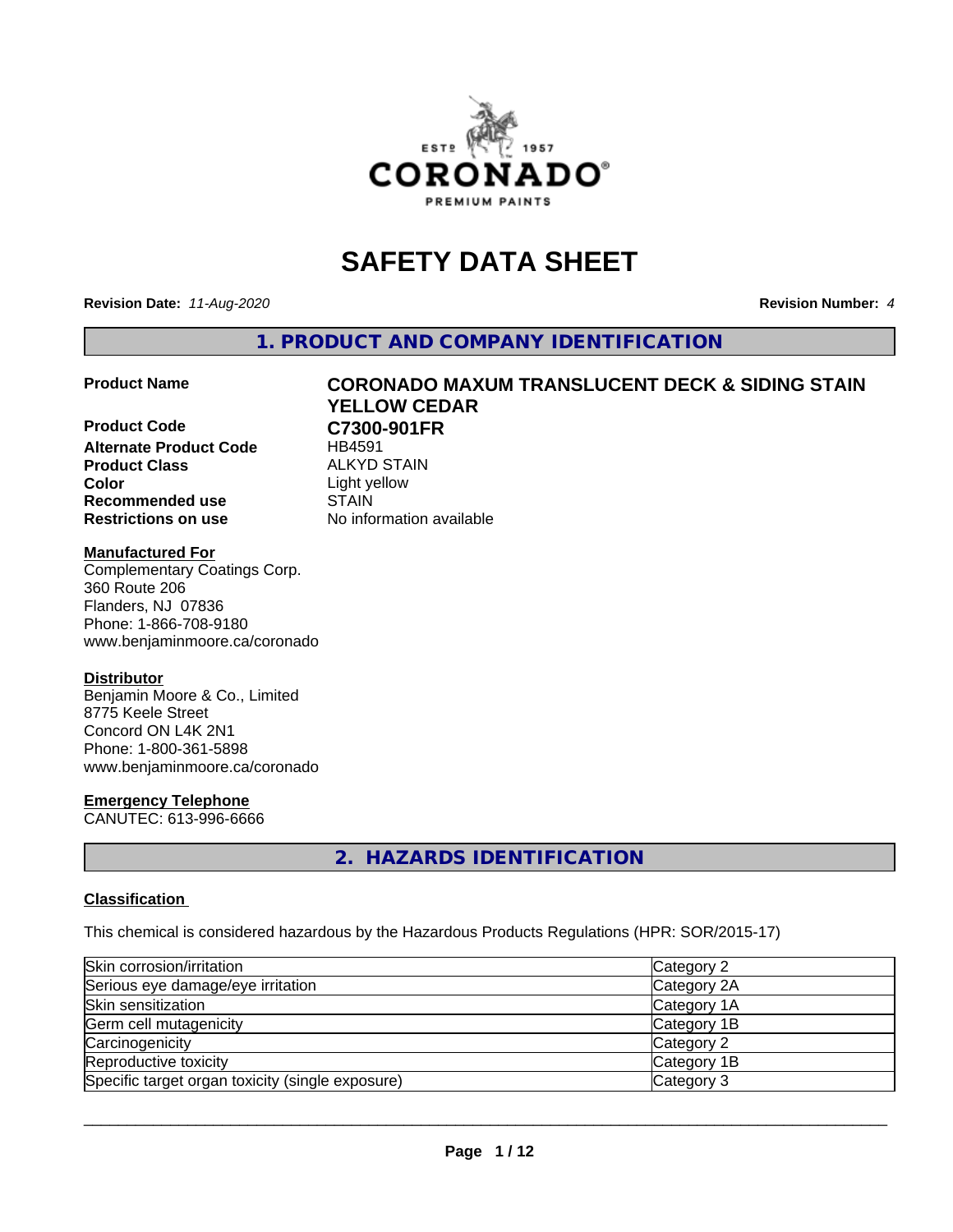| Specific target organ toxicity (repeated exposure) | Category        |  |
|----------------------------------------------------|-----------------|--|
| Aspiration toxicity                                | Category        |  |
| Flammable liquids                                  | Category 3      |  |
| Physical hazard not otherwise classified           | <b>Category</b> |  |

## **Label elements**

## **Danger**

## **Hazard statements**

Causes skin irritation Causes serious eye irritation May cause an allergic skin reaction May cause genetic defects Suspected of causing cancer May damage fertility or the unborn child May cause respiratory irritation Causes damage to organs through prolonged or repeated exposure May be fatal if swallowed and enters airways Flammable liquid and vapor Risk of spontaneous combustion



## **Appearance** liquid **Odor** solvent

## **Precautionary Statements - Prevention**

Obtain special instructions before use Do not handle until all safety precautions have been read and understood Use personal protective equipment as required Wash face, hands and any exposed skin thoroughly after handling Contaminated work clothing should not be allowed out of the workplace Do not breathe dust/fume/gas/mist/vapors/spray Do not eat, drink or smoke when using this product Use only outdoors or in a well-ventilated area Keep away from heat, hot surfaces, sparks, open flames and other ignition sources. No smoking Keep container tightly closed Ground/bond container and receiving equipment Use explosion-proof electrical/ventilating/lighting/equipment Use only non-sparking tools Take precautionary measures against static discharge Keep cool Wear protective gloves/protective clothing/eye protection/face protection Immediately after use, place rags, steel wool or waste used with this product in a sealed water-filled metal container or lay flat to dry.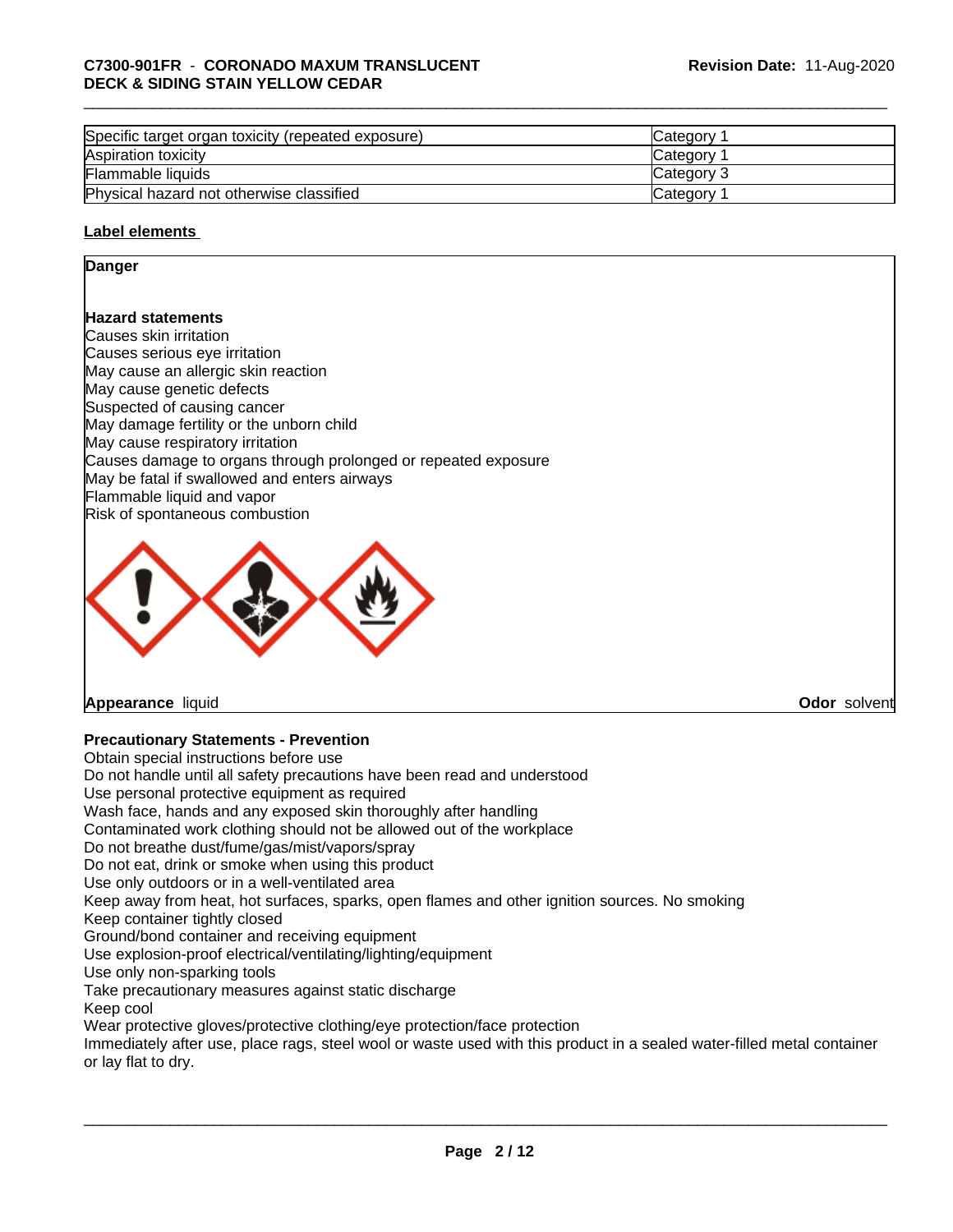## **Precautionary Statements - Response**

IF exposed or concerned: Get medical advice/attention

## **Eyes**

IF IN EYES: Rinse cautiously with water forseveral minutes. Remove contact lenses, if present and easy to do. Continue rinsing

If eye irritation persists: Get medical advice/attention

#### **Skin**

If skin irritation or rash occurs: Get medical advice/attention

IF ON SKIN (or hair): Remove/Take off immediately all contaminated clothing. Rinse skin with water/shower

Wash contaminated clothing before reuse

## **Inhalation**

IF INHALED: Remove victim to fresh air and keep at rest in a position comfortable for breathing

## **Ingestion**

IF SWALLOWED: Immediately call a POISON CENTER or doctor/physician Do NOT induce vomiting **Fire**

In case of fire: Use CO2, dry chemical, or foam for extinction

## **Precautionary Statements - Storage**

Store locked up Store in a well-ventilated place. Keep container tightly closed

## **Precautionary Statements - Disposal**

Dispose of contents/container to an approved waste disposal plant

Materials such as rags used with this product may begin to burn by themselves. After use, put rags in water or lay flat to dry, then discard.

## **Other information**

No information available

## **3. COMPOSITION INFORMATION ON COMPONENTS**

| <b>Chemical name</b>                          | CAS No.        | Weight-%      | <b>Hazardous Material</b><br>registry number<br>(HMIRA registry #) | Date HMIRA filed and<br>Information Review Act date exemption granted<br>(if applicable) |
|-----------------------------------------------|----------------|---------------|--------------------------------------------------------------------|------------------------------------------------------------------------------------------|
| 4-Chlorobenzotrifluoride                      | 98-56-6        | $10 - 30%$    |                                                                    |                                                                                          |
| Distillates, petroleum,<br>hydrotreated light | 64742-47-8     | $7 - 13%$     |                                                                    |                                                                                          |
| Stoddard solvent                              | 8052-41-3      | - 5%          |                                                                    |                                                                                          |
| Silica amorphous                              | 7631-86-9      | $1 - 5%$      |                                                                    |                                                                                          |
| Nepheline syenite                             | 37244-96-5     | - 5%          |                                                                    |                                                                                          |
| Zinc borate hydrate                           | 138265-88-0    | - 5%          |                                                                    |                                                                                          |
| Carbamic acid,                                | 10605-21-7     | $0.1 - 0.25%$ |                                                                    |                                                                                          |
| 1H-benzimidazol-2-yl-, methyl<br>ester        |                |               |                                                                    |                                                                                          |
| Ethyl benzene                                 | $100 - 41 - 4$ | $0.1 - 0.25%$ |                                                                    |                                                                                          |
| Methyl ethyl ketoxime                         | 96-29-7        | $0.1 - 0.25%$ |                                                                    |                                                                                          |
| Cobalt bis(2-ethylhexanoate)                  | 136-52-7       | $0.1 - 0.25%$ |                                                                    |                                                                                          |

#### **Confidential Business Information note**

\*The exact percentage (concentration) of composition has been withheld as a trade secret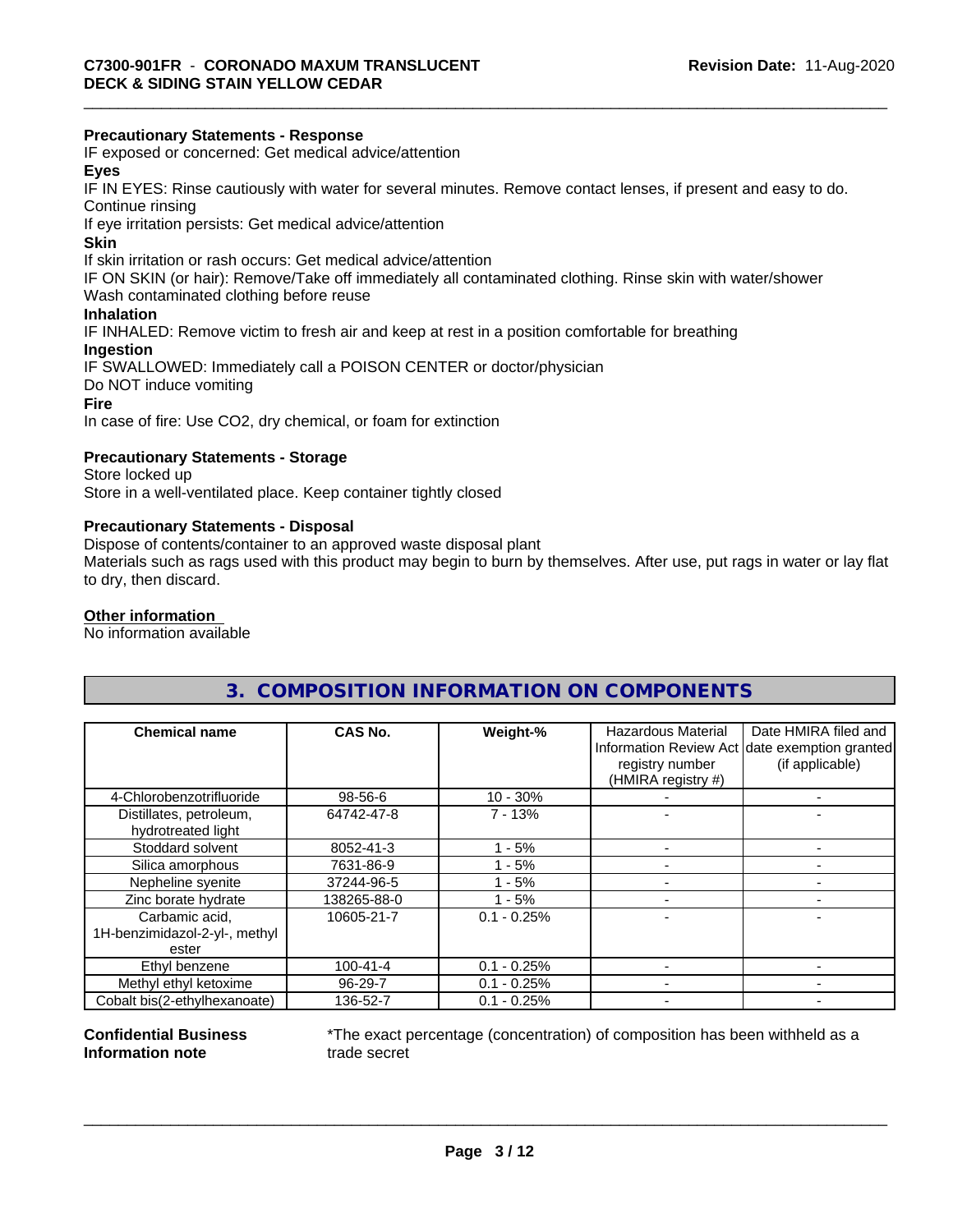<u> Tanzania di Bandaria di Bandaria di Bandaria di Bandaria di Bandaria di Bandaria di Bandaria di Bandaria di Bandaria di Bandaria di Bandaria di Bandaria di Bandaria di Bandaria di Bandaria di Bandaria di Bandaria di Band</u>

٦

| If symptoms persist, call a physician. Show this safety data<br>sheet to the doctor in attendance.                                                                                                                                     |
|----------------------------------------------------------------------------------------------------------------------------------------------------------------------------------------------------------------------------------------|
| Immediately flush with plenty of water. After initial flushing,<br>remove any contact lenses and continue flushing for at<br>least 15 minutes. Keep eye wide open while rinsing. If<br>symptoms persist, call a physician.             |
| Wash off immediately with soap and plenty of water while<br>removing all contaminated clothes and shoes. If skin<br>irritation persists, call a physician. Wash clothing before<br>reuse. Destroy contaminated articles such as shoes. |
| Move to fresh air. If symptoms persist, call a physician.<br>If not breathing, give artificial respiration. Call a physician                                                                                                           |
| Clean mouth with water and afterwards drink plenty of<br>water. Do not induce vomiting without medical advice.<br>Never give anything by mouth to an unconscious person.                                                               |
| Use personal protective equipment.                                                                                                                                                                                                     |
| May cause allergic skin reaction.                                                                                                                                                                                                      |
|                                                                                                                                                                                                                                        |
|                                                                                                                                                                                                                                        |

a sa kacamatan ing Kabupatèn Kabupatèn Kabupatèn Kabupatèn Kabupatèn Kabupatèn Kabupatèn Kabupatèn Kabupatèn K

**5. FIRE-FIGHTING MEASURES**

| surrounding environment.<br>As in any fire, wear self-contained breathing apparatus<br>pressure-demand, MSHA/NIOSH (approved or equivalent)<br>and full protective gear.<br>Combustible material. Closed containers may rupture if<br>exposed to fire or extreme heat. Keep product and empty<br>container away from heat and sources of ignition. Thermal<br>decomposition can lead to release of irritating gases and<br>vapors.<br>No.<br>Yes<br>107<br>Flash point (°F)<br>Flash Point (°C)<br>42 | <b>Suitable Extinguishing Media</b>                   | Foam, dry powder or water. Use extinguishing measures<br>that are appropriate to local circumstances and the |
|-------------------------------------------------------------------------------------------------------------------------------------------------------------------------------------------------------------------------------------------------------------------------------------------------------------------------------------------------------------------------------------------------------------------------------------------------------------------------------------------------------|-------------------------------------------------------|--------------------------------------------------------------------------------------------------------------|
|                                                                                                                                                                                                                                                                                                                                                                                                                                                                                                       |                                                       |                                                                                                              |
|                                                                                                                                                                                                                                                                                                                                                                                                                                                                                                       | Protective equipment and precautions for firefighters |                                                                                                              |
|                                                                                                                                                                                                                                                                                                                                                                                                                                                                                                       | <b>Specific Hazards Arising From The Chemical</b>     |                                                                                                              |
|                                                                                                                                                                                                                                                                                                                                                                                                                                                                                                       | Sensitivity to mechanical impact                      |                                                                                                              |
|                                                                                                                                                                                                                                                                                                                                                                                                                                                                                                       | Sensitivity to static discharge                       |                                                                                                              |
|                                                                                                                                                                                                                                                                                                                                                                                                                                                                                                       | <b>Flash Point Data</b>                               |                                                                                                              |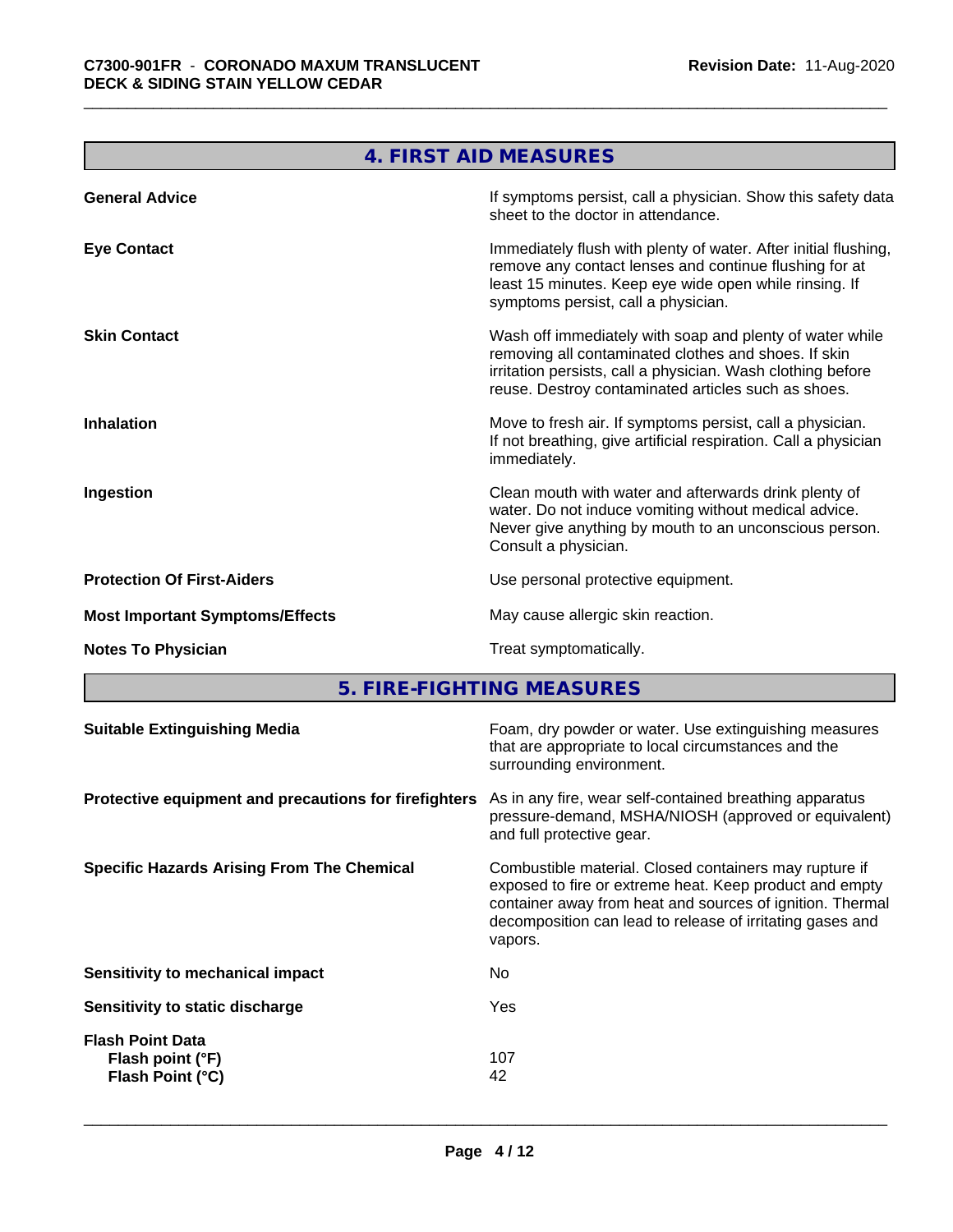| <b>Method</b>      |                                                               |                        | <b>PMCC</b>                    |                                |
|--------------------|---------------------------------------------------------------|------------------------|--------------------------------|--------------------------------|
|                    | <b>Flammability Limits In Air</b>                             |                        |                                |                                |
|                    | Lower flammability limit:<br><b>Upper flammability limit:</b> |                        | Not available<br>Not available |                                |
| <b>NFPA</b>        | Health: 2                                                     | <b>Flammability: 2</b> | <b>Instability: 0</b>          | <b>Special: Not Applicable</b> |
| <b>NFPA Legend</b> |                                                               |                        |                                |                                |

- 0 Not Hazardous
- 1 Slightly
- 2 Moderate
- 3 High
- 4 Severe

*The ratings assigned are only suggested ratings, the contractor/employer has ultimate responsibilities for NFPA ratings where this system is used.*

*Additional information regarding the NFPA rating system is available from the National Fire Protection Agency (NFPA) at www.nfpa.org.*

**6. ACCIDENTAL RELEASE MEASURES**

| <b>Personal Precautions</b>      | Use personal protective equipment. Remove all sources of<br>ignition.                                                                                                                                                                                                                                            |
|----------------------------------|------------------------------------------------------------------------------------------------------------------------------------------------------------------------------------------------------------------------------------------------------------------------------------------------------------------|
| <b>Other Information</b>         | Prevent further leakage or spillage if safe to do so. Do not<br>allow material to contaminate ground water system.<br>Prevent product from entering drains. Do not flush into<br>surface water or sanitary sewer system. Local authorities<br>should be advised if significant spillages cannot be<br>contained. |
| <b>Environmental precautions</b> | See Section 12 for additional Ecological Information.                                                                                                                                                                                                                                                            |
| <b>Methods for Cleaning Up</b>   | Dam up. Soak up with inert absorbent material. Pick up<br>and transfer to properly labeled containers. Clean<br>contaminated surface thoroughly.                                                                                                                                                                 |

**7. HANDLING AND STORAGE**

| Use only in area provided with appropriate exhaust<br><b>Handling</b><br>ventilation. Do not breathe vapors or spray mist. Wear                                                                                                                                                     |  |
|-------------------------------------------------------------------------------------------------------------------------------------------------------------------------------------------------------------------------------------------------------------------------------------|--|
| personal protective equipment. Take precautionary<br>measures against static discharges. To avoid ignition of<br>vapors by static electricity discharge, all metal parts of the<br>equipment must be grounded. Keep away from open<br>flames, hot surfaces and sources of ignition. |  |
| Keep containers tightly closed in a dry, cool and<br><b>Storage</b><br>well-ventilated place. Keep away from heat. Keep away<br>from open flames, hot surfaces and sources of ignition.<br>Keep in properly labeled containers. Keep out of the reach<br>of children.               |  |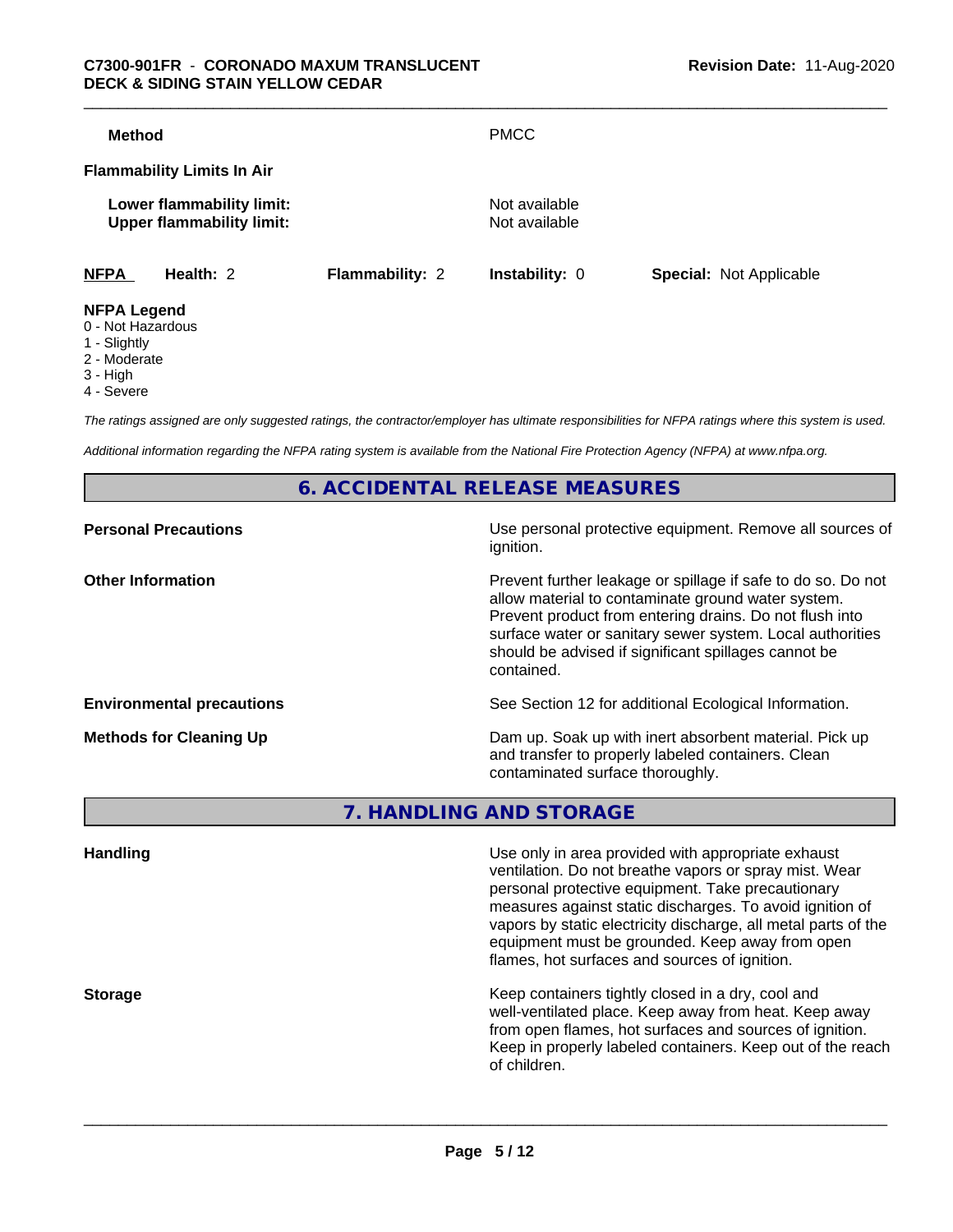**DANGER** - Rags, steel wool or waste soaked with this product may spontaneously catch fire if improperly discarded. Immediately after use, place rags, steel wool or waste in a sealed water-filled metal container.

**Incompatible Materials Incompatible with strong acids and bases and strong** oxidizing agents.

## **8. EXPOSURE CONTROLS/PERSONAL PROTECTION**

## **Exposure Limits**

| <b>Chemical name</b>     | <b>ACGIH TLV</b>    | <b>Alberta</b>                 | <b>British Columbia</b>      | <b>Ontario</b>                | Quebec                          |
|--------------------------|---------------------|--------------------------------|------------------------------|-------------------------------|---------------------------------|
| 4-Chlorobenzotrifluoride | TWA: 2.5 mg/m $3$ F | $2.5$ mg/m <sup>3</sup> - TWA  | $2.5 \text{ mg/m}^3$ - TWA   | $2.5 \text{ mg/m}^3$ - TWA    | $2.5 \text{ mg/m}^3$ - TWAEV    |
| Distillates, petroleum,  | N/E                 | N/E                            | $200 \text{ mg/m}^3$ - TWA   | N/E                           | N/E                             |
| hydrotreated light       |                     |                                | Skin absorption can          |                               |                                 |
|                          |                     |                                | contribute to overall        |                               |                                 |
|                          |                     |                                | exposure.                    |                               |                                 |
| Stoddard solvent         | TWA: 100 ppm        | 100 ppm - TWA                  | 290 mg/m $3$ - TWA           | $525$ mg/m <sup>3</sup> - TWA | 100 ppm - TWAEV                 |
|                          |                     | $572$ mg/m <sup>3</sup> - TWA  | 580 mg/m <sup>3</sup> - STEL |                               | $525$ mg/m <sup>3</sup> - TWAEV |
| Nepheline syenite        | N/E                 | N/E                            | N/E                          | 10 mg/m $3$ - TWA             | N/E                             |
| Ethyl benzene            | TWA: 20 ppm         | 100 ppm - TWA                  | 20 ppm - TWA                 | 20 ppm - TWA                  | 100 ppm - TWAEV                 |
|                          |                     | 434 mg/m $3$ - TWA             |                              |                               | 434 mg/m <sup>3</sup> - TWAEV   |
|                          |                     | 125 ppm - STEL                 |                              |                               | 125 ppm - STEV                  |
|                          |                     | $543$ mg/m <sup>3</sup> - STEL |                              |                               | $543$ mg/m <sup>3</sup> - STEV  |

#### **Legend**

ACGIH - American Conference of Governmental Industrial Hygienists Alberta - Alberta Occupational Exposure Limits British Columbia - British Columbia Occupational Exposure Limits Ontario - Ontario Occupational Exposure Limits Quebec - Quebec Occupational Exposure Limits N/E - Not established

# **Personal Protective Equipment**

**Engineering Measures Ensure** Ensure adequate ventilation, especially in confined areas.

**Eye/Face Protection** Safety glasses with side-shields. If splashes are likely to occur, wear: Tightly fitting safety goggles **Skin Protection Skin Protection Skin Protective gloves.** Long sleeved clothing. Protective gloves. **Respiratory Protection Number 1** (Use only with adequate ventilation. In operations where exposure limits are exceeded, use a NIOSH approved respirator that has been selected by a technically qualified person for the specific work conditions. When spraying the product or applying in confined areas, wear a NIOSH approved respirator specified for paint spray or organic vapors.

**Hygiene Measures Avoid contact with skin, eyes and clothing. Remove and Avoid contact with skin, eyes and clothing. Remove and** wash contaminated clothing before re-use. Wash thoroughly after handling. When using do not eat, drink or smoke.

## **9. PHYSICAL AND CHEMICAL PROPERTIES**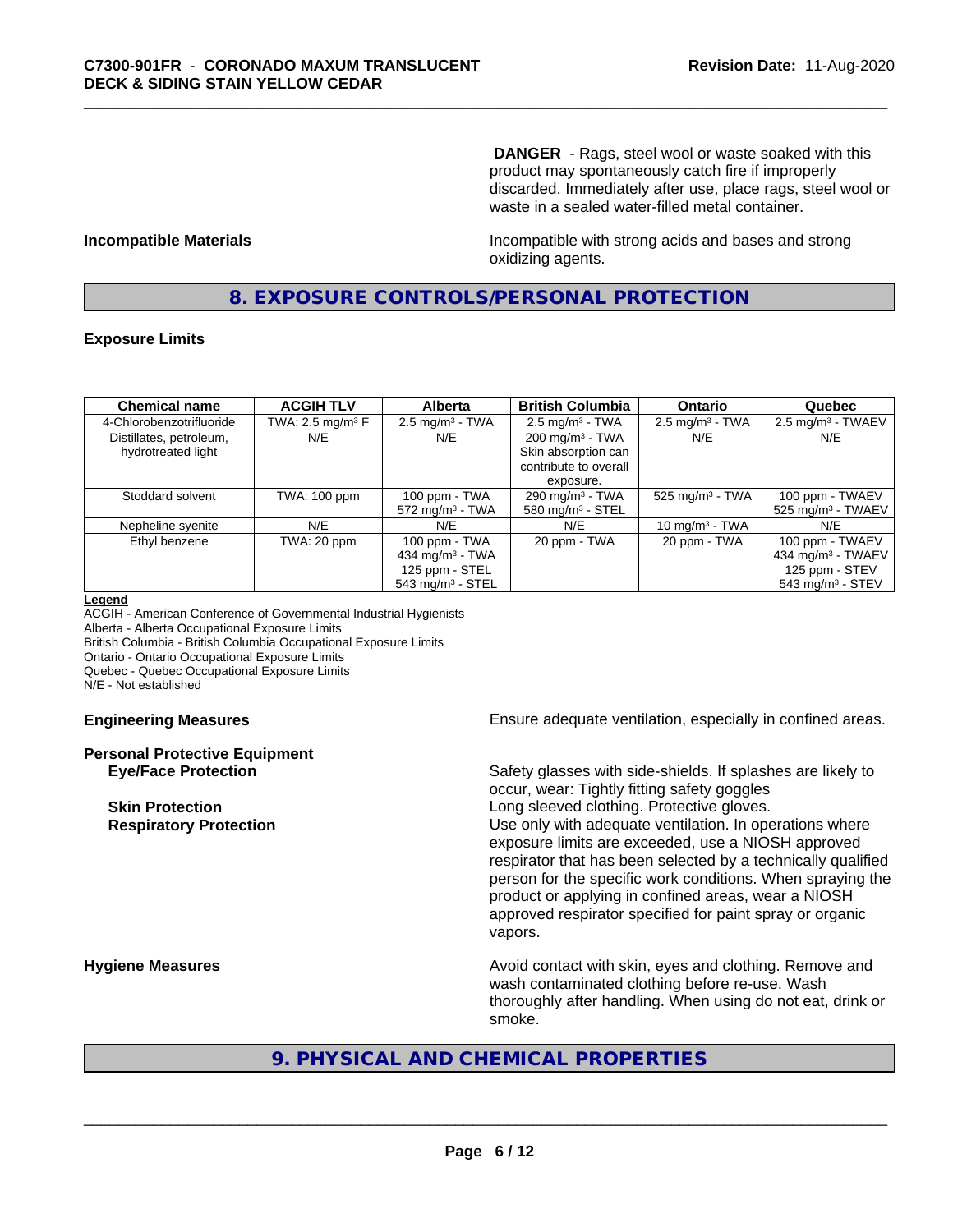**Appearance** liquid and **a liquid development of the set of the set of the set of the set of the set of the set of the set of the set of the set of the set of the set of the set of the set of the set of the set of the set Odor** solvent **Odor Threshold** No information available **Density (Ibs/gal)** 9.2 - 9.3<br> **Specific Gravity** 1.10 - 1.12 **Specific Gravity**<br>pH **Viscosity (cps)** No information available **Solubility(ies)** No information available **Water solubility** No information available **Evaporation Rate No information available No information available Vapor pressure** No information available **Vapor density No information available No** information available **Wt. % Solids** 55 - 65<br> **Vol. % Solids** 50 - 60 **Vol. % Solids** 50 - 60 **Wt. % Volatiles Vol. % Volatiles** 40 - 50 **VOC Regulatory Limit (g/L)** <250 **Boiling Point (°F)** 279 **Boiling Point (°C)** 137<br> **Preezing point (°F)** No interval 137 **Freezing Point (°C)** and **COV** No information available **Flash point (°F)** 107 **Flash Point (°C)** 42 **Method** PMCC **Flammability (solid, gas)**<br> **Commability limit:**<br>
Upper flammability limit:<br>
Not applicable **Upper flammability limit:**<br> **Lower flammability limit:**<br>
Not applicable<br>
Not applicable **Lower flammability limit:**<br> **Autoianition Temperature (°F)** Not applicable Not applicable not a Not applicable **Autoignition Temperature (°F) Autoignition Temperature (°C)** No information available **Decomposition Temperature (°F)** No information available **Decomposition Temperature (°C)** No information available **Partition coefficient** No information available

**No information available No information available** 

## **10. STABILITY AND REACTIVITY**

| <b>Reactivity</b>                         | Not Applicable                                                                           |
|-------------------------------------------|------------------------------------------------------------------------------------------|
| <b>Chemical Stability</b>                 | Stable under normal conditions. Hazardous polymerisation<br>does not occur.              |
| <b>Conditions to avoid</b>                | Keep away from open flames, hot surfaces, static<br>electricity and sources of ignition. |
| <b>Incompatible Materials</b>             | Incompatible with strong acids and bases and strong<br>oxidizing agents.                 |
| <b>Hazardous Decomposition Products</b>   | Thermal decomposition can lead to release of irritating<br>gases and vapors.             |
| <b>Possibility of hazardous reactions</b> | None under normal conditions of use.                                                     |

## **11. TOXICOLOGICAL INFORMATION**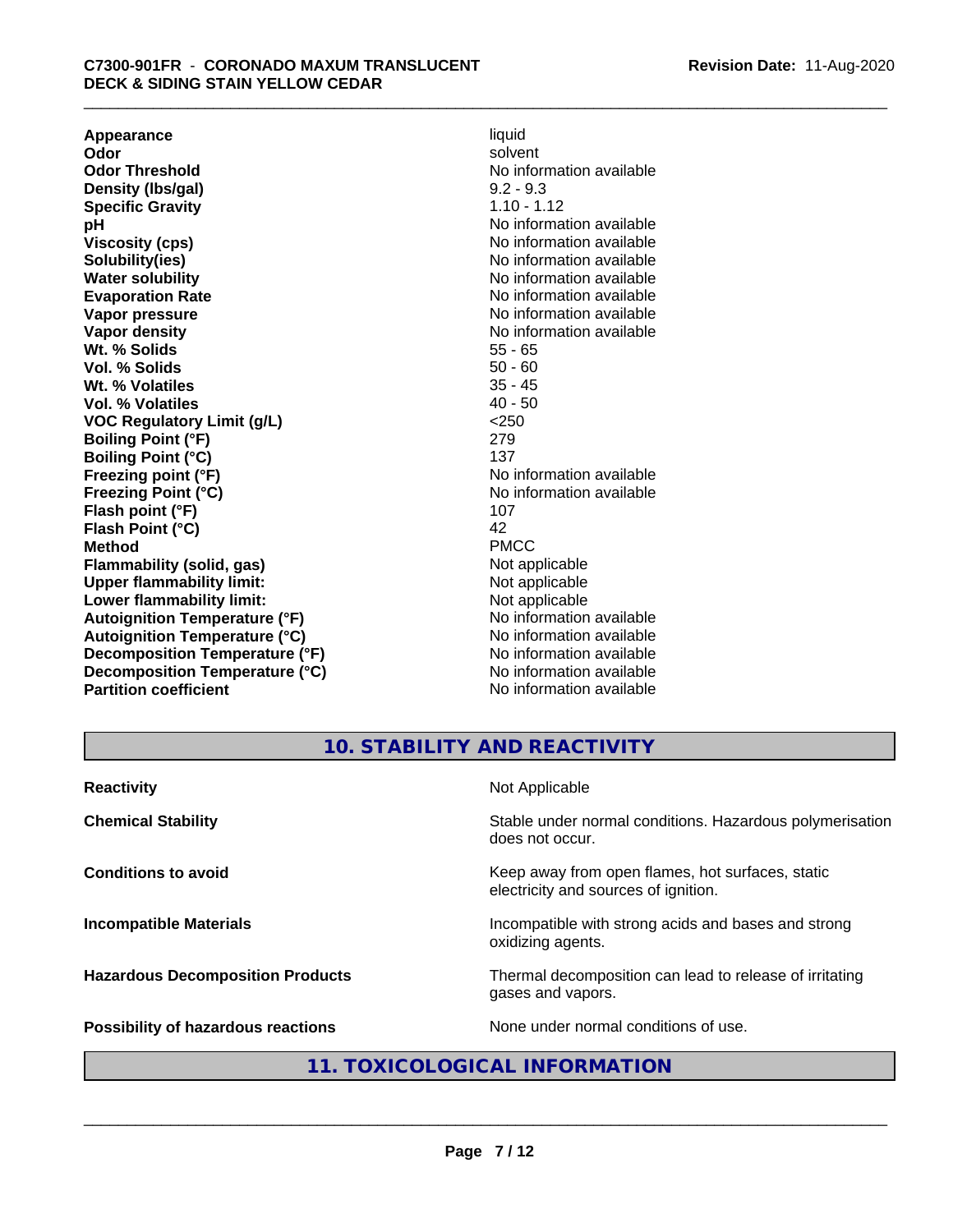| <b>Product Information</b><br>Information on likely routes of exposure                                                                                                                                                                                                                                 |                                                                                                                                                                                                                                                                                                                                                                                                                                                                                                                                                 |
|--------------------------------------------------------------------------------------------------------------------------------------------------------------------------------------------------------------------------------------------------------------------------------------------------------|-------------------------------------------------------------------------------------------------------------------------------------------------------------------------------------------------------------------------------------------------------------------------------------------------------------------------------------------------------------------------------------------------------------------------------------------------------------------------------------------------------------------------------------------------|
| <b>Principal Routes of Exposure</b>                                                                                                                                                                                                                                                                    | Eye contact, skin contact and inhalation.                                                                                                                                                                                                                                                                                                                                                                                                                                                                                                       |
| <b>Acute Toxicity</b><br><b>Product Information</b>                                                                                                                                                                                                                                                    | Repeated or prolonged exposure to organic solvents may<br>lead to permanent brain and nervous system damage.<br>Intentional misuse by deliberately concentrating and<br>inhaling vapors may be harmful or fatal.                                                                                                                                                                                                                                                                                                                                |
| Symptoms related to the physical, chemical and toxicological characteristics                                                                                                                                                                                                                           |                                                                                                                                                                                                                                                                                                                                                                                                                                                                                                                                                 |
| <b>Symptoms</b>                                                                                                                                                                                                                                                                                        | No information available                                                                                                                                                                                                                                                                                                                                                                                                                                                                                                                        |
|                                                                                                                                                                                                                                                                                                        | Delayed and immediate effects as well as chronic effects from short and long-term exposure                                                                                                                                                                                                                                                                                                                                                                                                                                                      |
| Eye contact<br><b>Skin contact</b>                                                                                                                                                                                                                                                                     | Contact with eyes may cause irritation.<br>May cause skin irritation and/or dermatitis. Prolonged skin                                                                                                                                                                                                                                                                                                                                                                                                                                          |
| <b>Inhalation</b>                                                                                                                                                                                                                                                                                      | contact may defat the skin and produce dermatitis.<br>High vapor / aerosol concentrations are irritating to the<br>eyes, nose, throat and lungs and may cause headaches,<br>dizziness, drowsiness, unconsciousness, and other central<br>nervous system effects.                                                                                                                                                                                                                                                                                |
| Ingestion                                                                                                                                                                                                                                                                                              | Ingestion may cause irritation to mucous membranes.<br>Small amounts of this product aspirated into the<br>respiratory system during ingestion or vomiting may cause<br>mild to severe pulmonary injury, possibly progressing to<br>death.                                                                                                                                                                                                                                                                                                      |
| <b>Sensitization</b><br><b>Neurological Effects</b><br><b>Mutagenic Effects</b><br><b>Reproductive Effects</b><br><b>Developmental Effects</b><br><b>Target organ effects</b><br><b>STOT - single exposure</b><br><b>STOT - repeated exposure</b><br>Other adverse effects<br><b>Aspiration Hazard</b> | May cause an allergic skin reaction.<br>No information available.<br>Suspected of causing genetic defects.<br>May damage fertility or the unborn child.<br>No information available.<br>No information available.<br>No information available.<br>No information available.<br>No information available.<br>May be harmful if swallowed and enters airways. Small<br>amounts of this product aspirated into the respiratory<br>system during ingestion or vomiting may cause mild to<br>severe pulmonary injury, possibly progressing to death. |

## **Numerical measures of toxicity**

**The following values are calculated based on chapter 3.1 of the GHS document**

| <b>ATEmix (oral)</b>   | 22187 mg/kg |
|------------------------|-------------|
| <b>ATEmix (dermal)</b> | 5249 mg/kg  |

## **Component Information**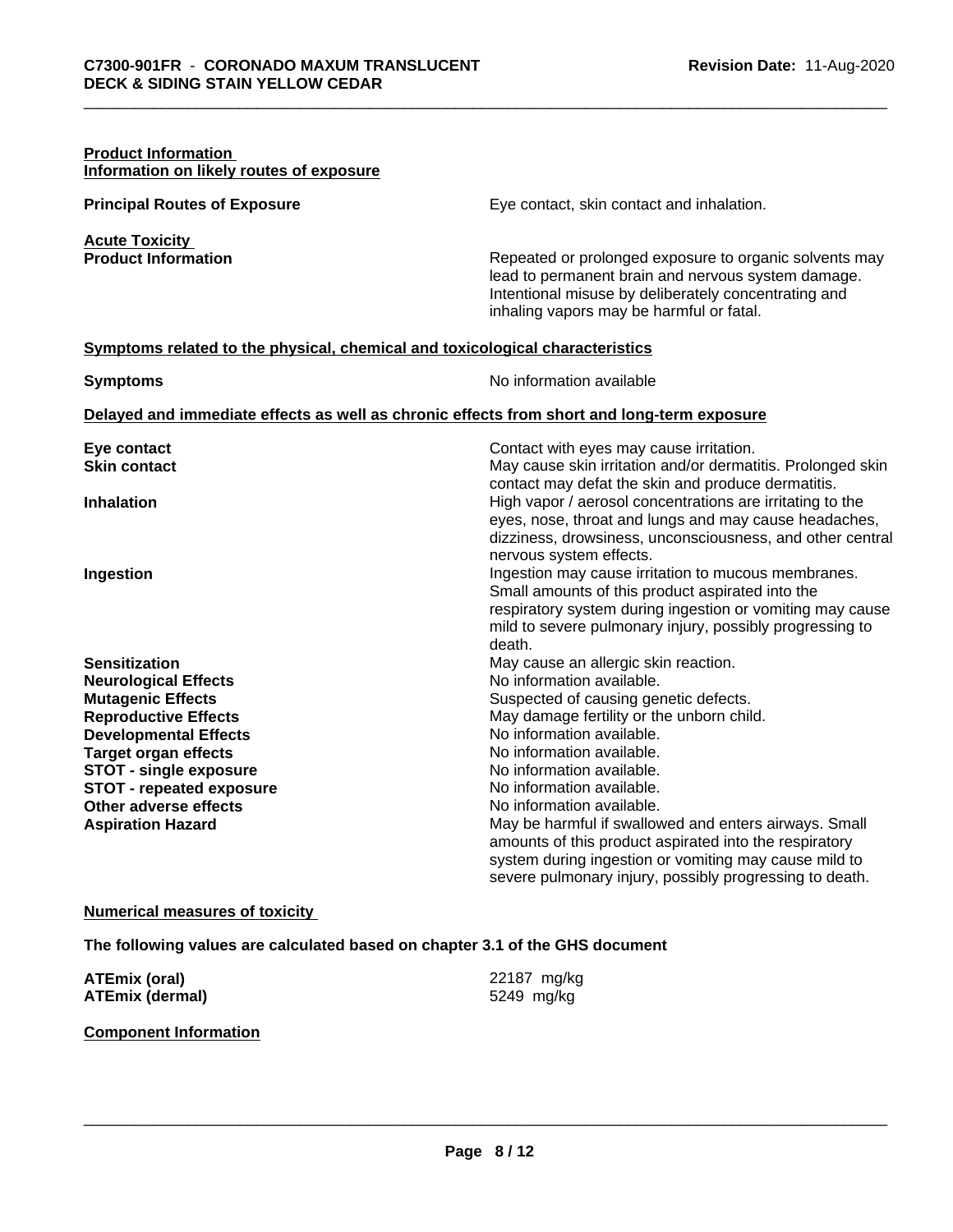## \_\_\_\_\_\_\_\_\_\_\_\_\_\_\_\_\_\_\_\_\_\_\_\_\_\_\_\_\_\_\_\_\_\_\_\_\_\_\_\_\_\_\_\_\_\_\_\_\_\_\_\_\_\_\_\_\_\_\_\_\_\_\_\_\_\_\_\_\_\_\_\_\_\_\_\_\_\_\_\_\_\_\_\_\_\_\_\_\_\_\_\_\_ **C7300-901FR** - **CORONADO MAXUM TRANSLUCENT DECK & SIDING STAIN YELLOW CEDAR**

| Chemical name                                                       | Oral LD50                                    | Dermal LD50                                                      | <b>Inhalation LC50</b>  |
|---------------------------------------------------------------------|----------------------------------------------|------------------------------------------------------------------|-------------------------|
| 4-Chlorobenzotrifluoride<br>$98 - 56 - 6$                           | $= 13$ g/kg (Rat)                            | > 2 mL/kg (Rabbit)                                               | $= 33$ mg/L (Rat) 4 h   |
| Distillates, petroleum, hydrotreated<br>light<br>64742-47-8         | $>$ 5000 mg/kg (Rat)                         | $>$ 2000 mg/kg (Rabbit)                                          | $> 5.2$ mg/L (Rat) 4 h  |
| Silica amorphous<br>7631-86-9                                       | $= 7900$ mg/kg (Rat)                         | $>$ 2000 mg/kg (Rabbit)                                          | $> 2.2$ mg/L (Rat) 1 h  |
| Carbamic acid.<br>1H-benzimidazol-2-yl-, methyl ester<br>10605-21-7 | $>$ 5050 mg/kg (Rat)<br>$= 6400$ mg/kg (Rat) | $> 10000$ mg/kg (Rabbit) = 2 g/kg<br>$Rat$ = 8500 mg/kg (Rabbit) |                         |
| Ethyl benzene<br>$100 - 41 - 4$                                     | $= 3500$ mg/kg (Rat)                         | $= 15400$ mg/kg (Rabbit)                                         | $= 17.4$ mg/L (Rat) 4 h |
| Methyl ethyl ketoxime<br>96-29-7                                    | $= 930$ mg/kg (Rat)                          | 1000 - 1800 mg/kg (Rabbit)                                       | $> 4.83$ mg/L (Rat) 4 h |
| Cobalt bis(2-ethylhexanoate)<br>136-52-7                            | ٠                                            | $>$ 5000 mg/kg (Rabbit)                                          | $> 10$ mg/L (Rat) 1 h   |

## **Chronic Toxicity**

#### **Carcinogenicity**

*The information below indicateswhether each agency has listed any ingredient as a carcinogen:.*

| <b>Chemical name</b>         | <b>IARC</b>                    | <b>NTP</b>                   |
|------------------------------|--------------------------------|------------------------------|
|                              | 2B - Possible Human Carcinogen |                              |
| l Ethvl benzene              |                                |                              |
|                              | 2B - Possible Human Carcinogen | Reasonably Anticipated Human |
| Cobalt bis(2-ethylhexanoate) |                                | Carcinoɑen                   |

• Cobalt and cobalt compounds are listed as possible human carcinogens by IARC (2B). However, there is inadequate evidence of the carcinogenicity of cobalt and cobalt compounds in humans.

#### **Legend**

IARC - International Agency for Research on Cancer NTP - National Toxicity Program

OSHA - Occupational Safety & Health Administration

**12. ECOLOGICAL INFORMATION**

## **Ecotoxicity Effects**

The environmental impact of this product has not been fully investigated.

## **Product Information**

## **Acute Toxicity to Fish**

No information available

## **Acute Toxicity to Aquatic Invertebrates**

No information available

## **Acute Toxicity to Aquatic Plants**

No information available

## **Persistence / Degradability**

No information available.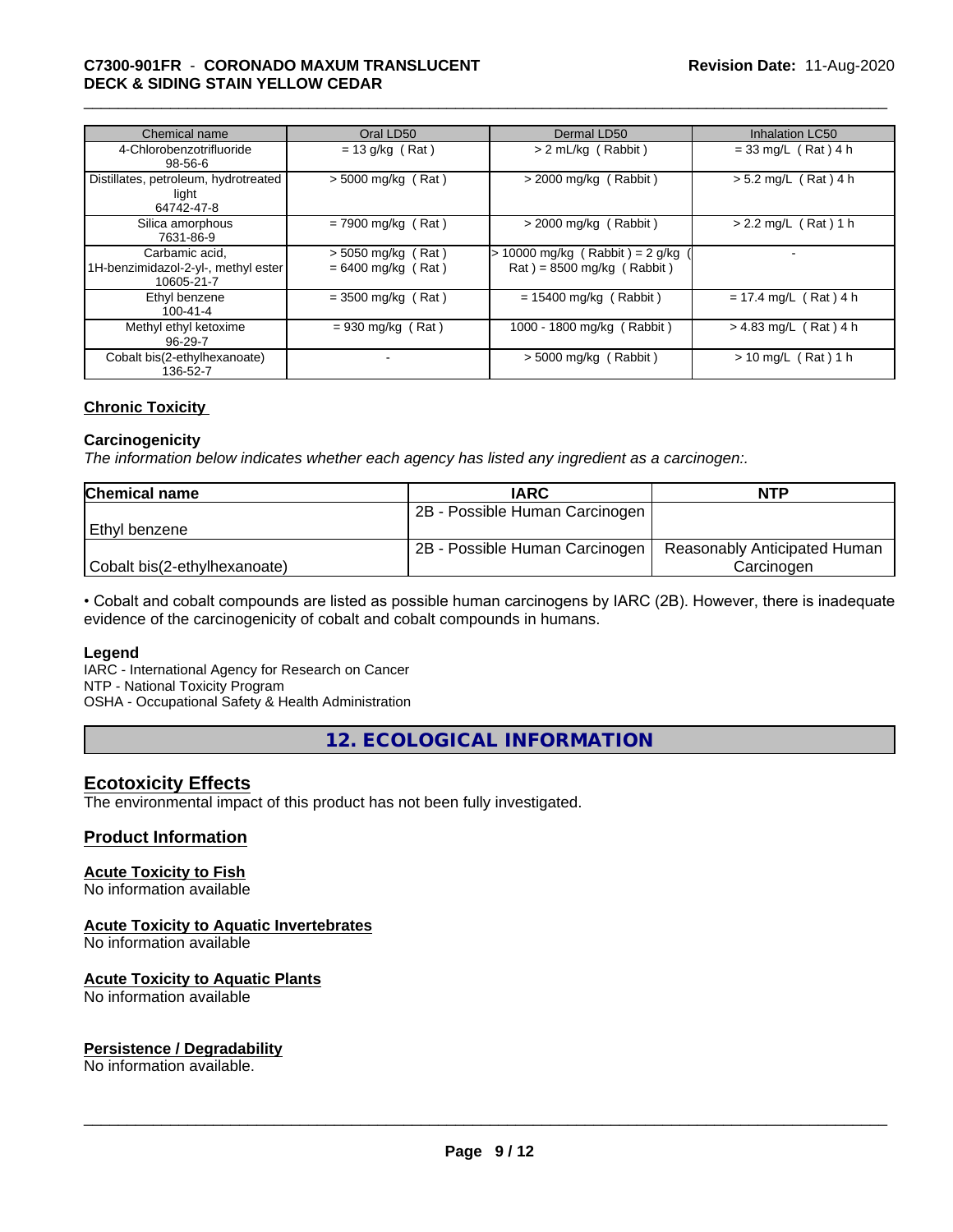#### **Bioaccumulation**

There is no data for this product.

**Mobility in Environmental Media**

No information available.

## **Ozone**

No information available

## **Component Information**

## **Acute Toxicity to Fish**

Carbamic acid, 1H-benzimidazol-2-yl-, methyl ester LC50: 1.5 mg/L (Rainbow Trout - 96 hr.) Ethyl benzene LC50: 12.1 mg/L (Fathead Minnow - 96 hr.) Methyl ethyl ketoxime LC50: 48 mg/L (Bluegill sunfish - 96 hr.)

## **Acute Toxicity to Aquatic Invertebrates**

Carbamic acid, 1H-benzimidazol-2-yl-, methyl ester LC50: 0.22 mg/L (water flea - 48 hr.) Ethyl benzene EC50: 1.8 mg/L (Daphnia magna - 48 hr.) Methyl ethyl ketoxime EC50: 750 mg/L (Daphnia magna - 48 hr.)

## **Acute Toxicity to Aquatic Plants**

Ethyl benzene EC50: 4.6 mg/L (Green algae (Scenedesmus subspicatus), 72 hrs.)

|                                | 13. DISPOSAL CONSIDERATIONS                                                                                                                                                                                                           |
|--------------------------------|---------------------------------------------------------------------------------------------------------------------------------------------------------------------------------------------------------------------------------------|
| <b>Waste Disposal Method</b>   | Dispose of in accordance with federal, state, provincial, and local regulations.<br>Local requirements may vary, consult your sanitation department or<br>state-designated environmental protection agency for more disposal options. |
| <b>Empty Container Warning</b> | Emptied containers may retain product residue. Follow label warnings even after<br>container is emptied. Residual vapors may explode on ignition.                                                                                     |
|                                | 14. TRANSPORT INFORMATION                                                                                                                                                                                                             |

**TDG**<br>**Proper Shipping Name** PAINT **Proper Shipping Name**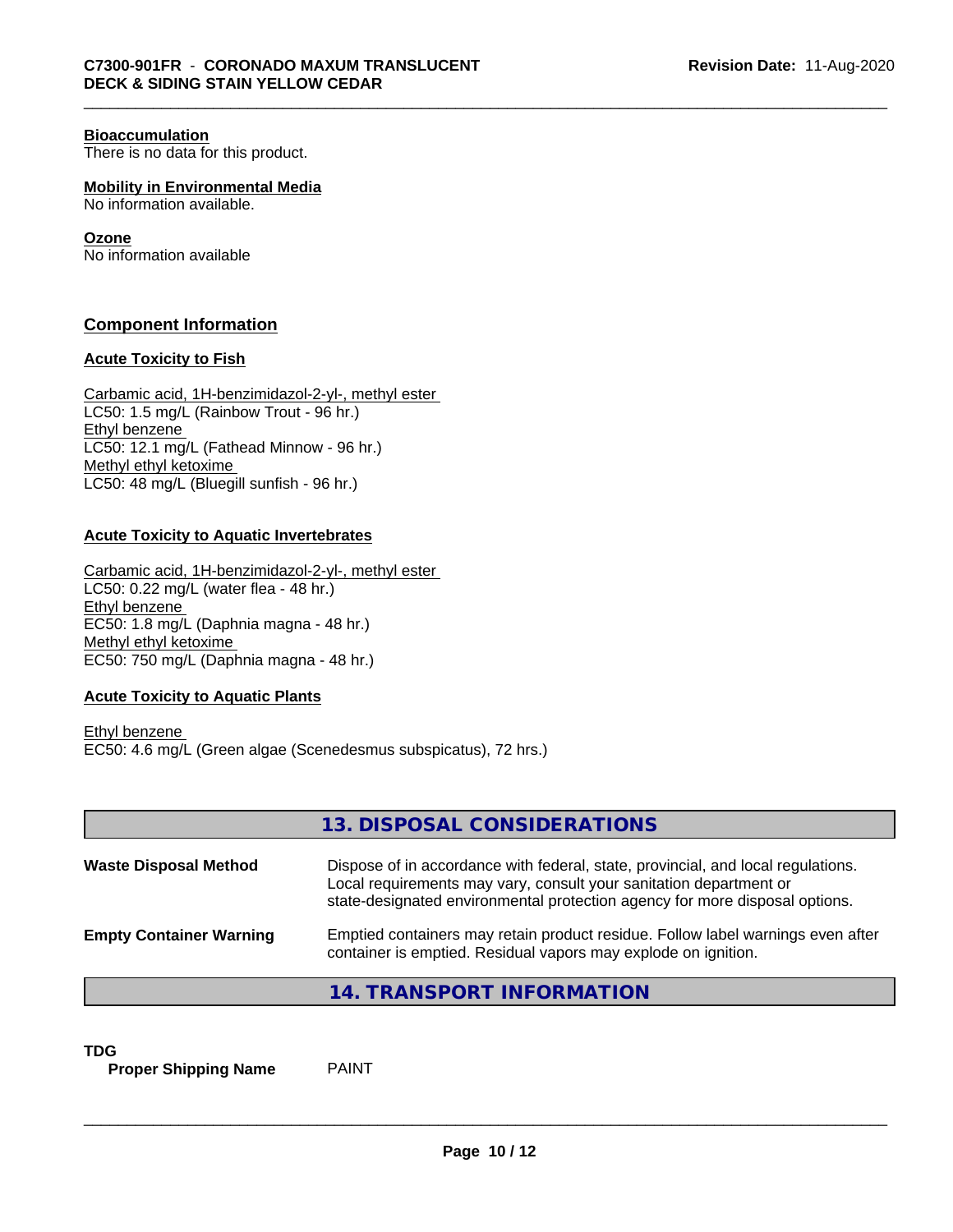| <b>Hazard class</b>  |                       |
|----------------------|-----------------------|
| UN-No.               | UN1263                |
| <b>Packing Group</b> | Ш                     |
| <b>Description</b>   | UN1263, PAINT, 3, III |

In Canada, Class 3 flammable liquids may be reclassified as non-regulated for domestic ground transportation if they meet the requirements of TDG General Exemption SOR/2008-34.

| ICAO / IATA<br>Contact the preparer for further information. |  |
|--------------------------------------------------------------|--|
|--------------------------------------------------------------|--|

| <b>IMDG / IMO</b> | Contact the preparer for further information. |
|-------------------|-----------------------------------------------|
|-------------------|-----------------------------------------------|

## **15. REGULATORY INFORMATION**

## **International Inventories**

| <b>TSCA: United States</b> | Yes - All components are listed or exempt. |
|----------------------------|--------------------------------------------|
| <b>DSL: Canada</b>         | Yes - All components are listed or exempt. |

## **National Pollutant Release Inventory (NPRI)**

## **NPRI Parts 1- 4**

This product contains the following Parts 1-4 NPRI chemicals:

| <b>Chemical name</b> | CAS No.        | Weight-% | <b>NPRI Parts 1-4</b> |
|----------------------|----------------|----------|-----------------------|
| Ethyl benzene        | $100 - 41 - 4$ | $-0.25%$ | ∟isted                |

## **NPRI Part 5**

This product contains the following NPRI Part 5 Chemicals:

| Chemical name                        | CAS No.    | Weight-% | <b>NPRI Part 5</b> |
|--------------------------------------|------------|----------|--------------------|
| Distillates, petroleum, hydrotreated | 64742-47-8 | 13%      | Listed             |
| light                                |            |          |                    |
| Stoddard solvent                     | 8052-41-3  | - 5%     | Listed             |

## **WHMIS Regulatory Status**

This product has been classified in accordance with the hazard criteria of the Hazardous Products Regulations (HPR) and the SDS contains all the information required by the HPR.

| $HMIS -$                                                                                                                        | Health: $2^*$ | <b>Flammability: 2</b> | <b>Reactivity: 0</b> | PPE: - |  |
|---------------------------------------------------------------------------------------------------------------------------------|---------------|------------------------|----------------------|--------|--|
| <b>HMIS Legend</b><br>0 - Minimal Hazard<br>1 - Slight Hazard<br>2 - Moderate Hazard<br>3 - Serious Hazard<br>4 - Severe Hazard |               |                        |                      |        |  |
|                                                                                                                                 |               |                        |                      |        |  |